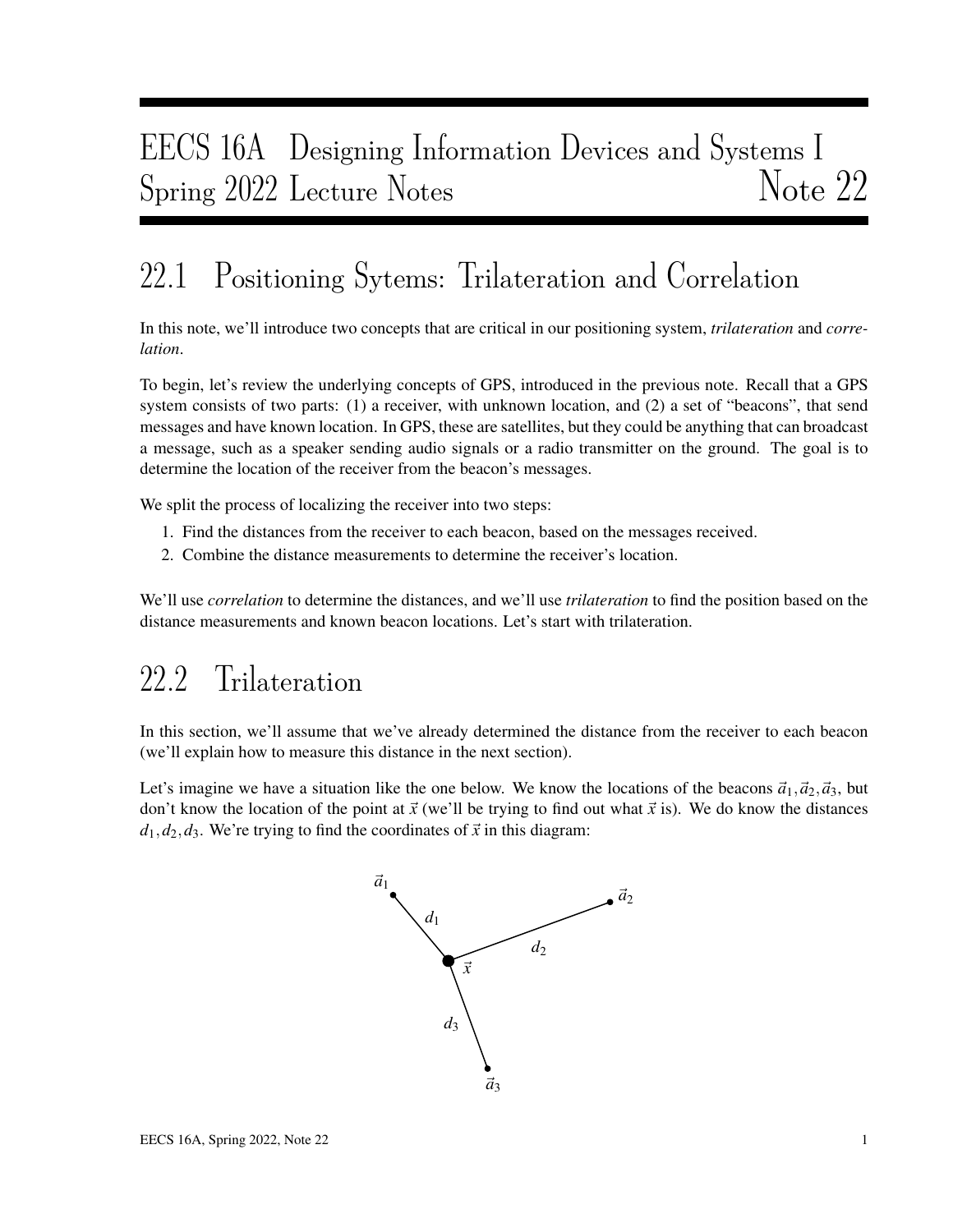We know that:

- 1.  $\|\vec{x} \vec{a}_1\|^2 = d_1^2$
- 2.  $\|\vec{x} \vec{a}_2\|^2 = d_2^2$
- 3.  $\|\vec{x} \vec{a}_3\|^2 = d_3^2$

Rewriting these using transpose notation we get:

$$
\vec{x}^T \vec{x} - 2\vec{a}_1^T \vec{x} + ||\vec{a}_1||^2 = d_1^2
$$
\n(1)

$$
\vec{x}^T \vec{x} - 2\vec{a}_2^T \vec{x} + ||\vec{a}_2||^2 = d_2^2
$$
 (2)

$$
\vec{x}^T \vec{x} - 2\vec{a}_3^T \vec{x} + ||\vec{a}_3||^2 = d_3^2
$$
\n(3)

But we have squared terms here involving unknown variable  $\vec{x}$ . That's not really conducive to our style of computation - we prefer only linear terms in unknowns, so we can use linear algebra.

For this, we use a trick. Let's subtract equation 1 from equation 2, and separately again from equation 3. Then we get:

$$
2(\vec{a}_1 - \vec{a}_2)^T \vec{x} = ||\vec{a}_1||^2 - ||\vec{a}_2||^2 - d_1^2 + d_2^2
$$

and

$$
2(\vec{a}_1 - \vec{a}_3)^T \vec{x} = ||\vec{a}_1||^2 - ||\vec{a}_3||^2 - d_1^2 + d_3^2
$$

These two equations are linear in  $\vec{x}$ , so we can then stick them into a matrix:

$$
\begin{bmatrix} 2(\vec{a}_1 - \vec{a}_2)^T \\ 2(\vec{a}_1 - \vec{a}_3)^T \end{bmatrix} \vec{x} = \begin{bmatrix} ||\vec{a}_1||^2 - ||\vec{a}_2||^2 - d_1^2 + d_2^2 \\ ||\vec{a}_1||^2 - ||\vec{a}_3||^2 - d_1^2 + d_3^2 \end{bmatrix}.
$$

This system can be solved for a location. Three circles uniquely define a point in 2D. The argument extends in 3D to four spheres. And in 4D to five hyper-spheres. (In the real-world, time is the fourth dimension we need to solve for.)

### 22.3 Finding distances with correlation

Now, we'll explore how to find the distances between the receiver and the beacons. To do this, we'll need to be a little more explicit about what messages the beacons are sending. We will generally say that the beacons are sending "signals."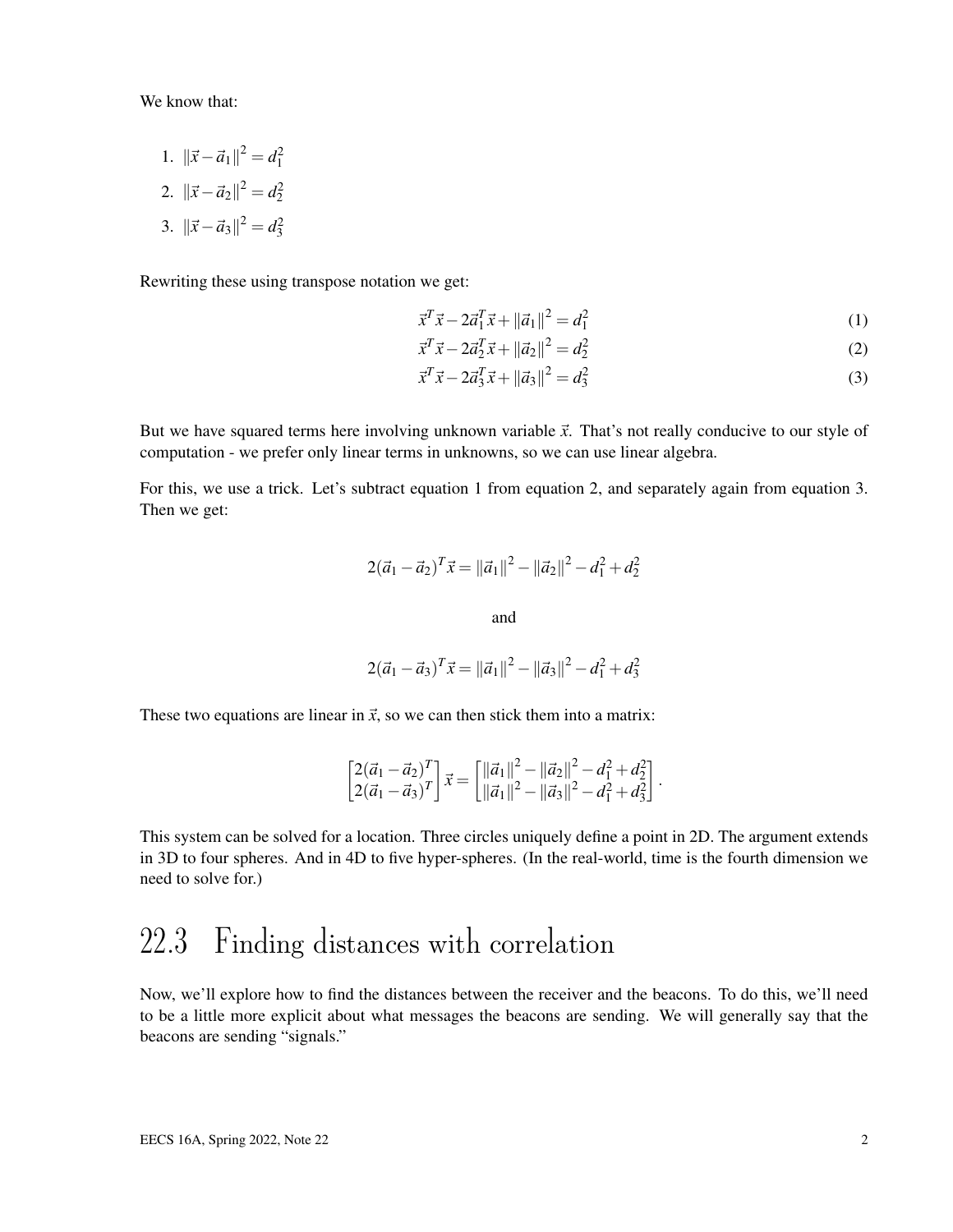#### 22.3.1 Signals

A signal is a message that contains information as a function of time<sup>1</sup> . We call a signal a *discrete-time signal* if it is only defined at specific points in time (for example, every minute). In contrast, a *continuous-time signal* is defined over all time. In this class we'll focus on discrete-time signals.

We can represent a discrete-time signal as a list of numbers. It's convenient to write the signal as a vector where each element is the value at a single time point – then we can use all of the concepts of matrix algebra on signals.

Consider the following example: a beacon in our GPS system is sending a message using radio waves. The amplitude of the radio wave as a function of time is a signal, and we only consider discrete times (for example, every second). We can represent the signal graphically or as a vector:



Every element of the vector represents the signal value at one timestep. We'll use the notation  $s[k]$  to represent the *k*-th element of the vector where initial element is at  $k = 0$ . For example, in the signal  $\vec{s}$  above,  $s[0] = 0, s[1] = 1$ , etc.

## 22.4 Cross-Correlation

The **cross-correlation** is a measure of the similarity between two signals  $\vec{x}$  and  $\vec{y}$  based on the inner product. We compute the inner product  $\langle \vec{x}, \vec{y} \rangle$ , and then the same with  $\vec{y}$  shifted by 1, then shifted by 2, and so on. First we'll define cross-correlation more formally, then we'll explore how we can use this concept to find the distance between a beacon and receiver.

#### 22.4.1 Cross-Correlation

Cross-correlation is defined as follows:

$$
corr_{\vec{x}}(\vec{y})[k] = \sum_{i=-\infty}^{\infty} x[i] y[i-k]
$$
\n(4)

where  $\vec{x}$  and  $\vec{y}$  are input signals and corr $\vec{x}(\vec{y})[k]$  is the *k*-th element of their cross-correlation.

<sup>&</sup>lt;sup>1</sup>Signals can also be functions of other variables, such as space (like in an image). However, for simplicity we'll define them as a function of time, while knowing that they can be used more generally.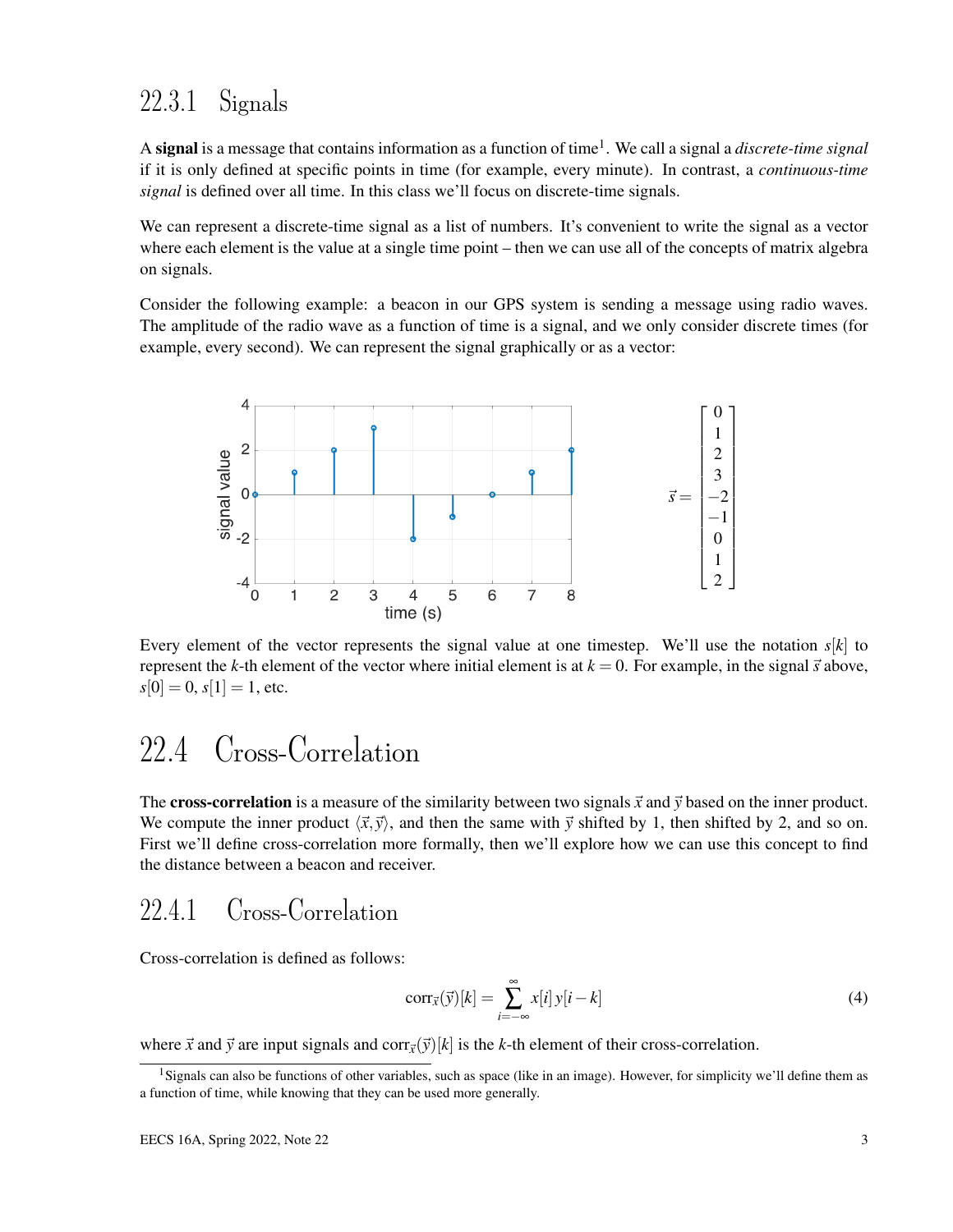Let's break this down: If we would like to find the value of the cross correlation at 0, we plug  $k = 0$  into the equation:

$$
corr_{\vec{x}}(\vec{y})[0] = \sum_{n=-\infty}^{\infty} x[n]y[n]
$$

Recall that the inner product of two vectors  $\vec{u}, \vec{v} \in \mathbb{R}^n$  is

$$
\langle \vec{u}, \vec{v} \rangle = \sum_{i=1}^n u_i v_i
$$

which is very similar to the cross correlation at 0. However, there is one difference: the summation in the cross correlation equation goes from  $-\infty$  to  $\infty$ . This means that we will need to know *x*[*n*] and *y*[*n*] for all *n*, even if  $\vec{x}$ ,  $\vec{y}$  were only defined over a finite range. We make the assumption that  $x[n]$  and  $y[n]$  are 0 for any *n* that they are not defined for. (This assumption is what differentiates a linear cross-correlation from a circular cross-correlation, which we will introduce in the next section.)

Consider two vectors,  $\vec{s_1} \in \mathbb{R}^3$  and  $\vec{s_2} \in \mathbb{R}^2$ :

$$
\vec{s_1} = \begin{bmatrix} 1 \\ 3 \\ 2 \end{bmatrix} \qquad \vec{s_2} = \begin{bmatrix} 2 \\ 1 \end{bmatrix}
$$

We cannot calculate their inner product because they are not the same dimension, but we can calculate  $\text{corr}_{\vec{s}_1}(\vec{s}_2)[0]$  because we assume that the smaller vector has another zero at the end, making them the same size.

$$
corr_{\vec{s}_1}(\vec{s}_2)[0] = (1)(2) + (3)(1) + (2)(0) = 5
$$

Now that we can find the cross correlation at 0, how do we find it at other *k* values? Looking back at the definition in Eq. (4), we see that  $y[i-k]$  has all of the same values as  $y[i]$ , but shifted to the right (or down) by *k*. Therefore, to find corr $\vec{v}$ ( $\vec{v}$ )[*k*], we shift the second signal,  $\vec{v}$ , to the right by *k* units, then take the inner product between  $\vec{x}$  and the shifted version of  $\vec{y}$ . As before, we assume that any values not defined in either vector are 0.

The figure below summarizes the linear cross correlation for the example vectors  $\vec{s}_1$  and  $\vec{s}_2$  defined above. Note that both signals have been padded with zeros on either side. Each value of the cross-correlation is found by shifting  $\vec{s}_2$  (right for positive values, left for negative values) and then taking the inner product.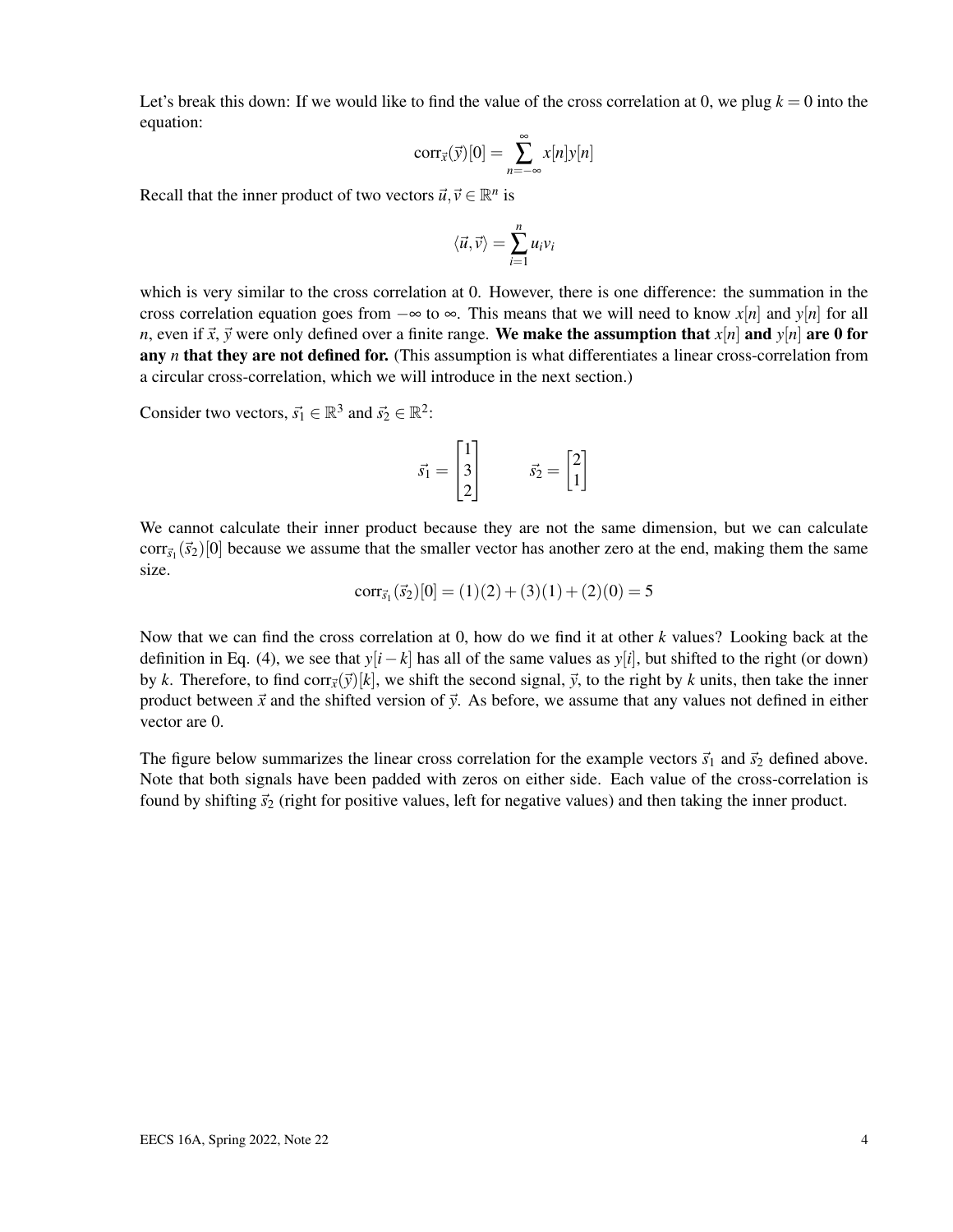

Eventually, the two signals no longer overlap (for example, when  $\vec{s}_2$  is shifted by -2 units). When the signals don't overlap, the inner product will be 0, since every non-zero element will be multiplied by zero. At this point we don't need to calculate more of the cross correlation. If we write all of the non-zero values in a vector, we get the following in this example:

$$
corr_{\vec{s}_1}(\vec{s}_2) = \begin{bmatrix} 1 \\ 5 \\ 8 \\ 4 \end{bmatrix}.
$$

This is the same as what you get in python with numpy.correlate( $[1, 3, 2]$ ,  $[2, 1]$ , 'full'). The 'full' tag tells python to return all of the non-zero values. However, python doesn't tell you which output corresponds to 0 shift of the signal – you must calculate that yourself based on the length of the input signals.

#### 22.4.2 Correlation Interpretation

Now that we've introduced cross-correlation, what does it mean? We can think of the cross-correlation as a sliding inner product. Recall that the inner product can be written as

$$
\langle \vec{x}, \vec{y} \rangle = ||\vec{x}|| \, ||\vec{y}|| \cos \theta
$$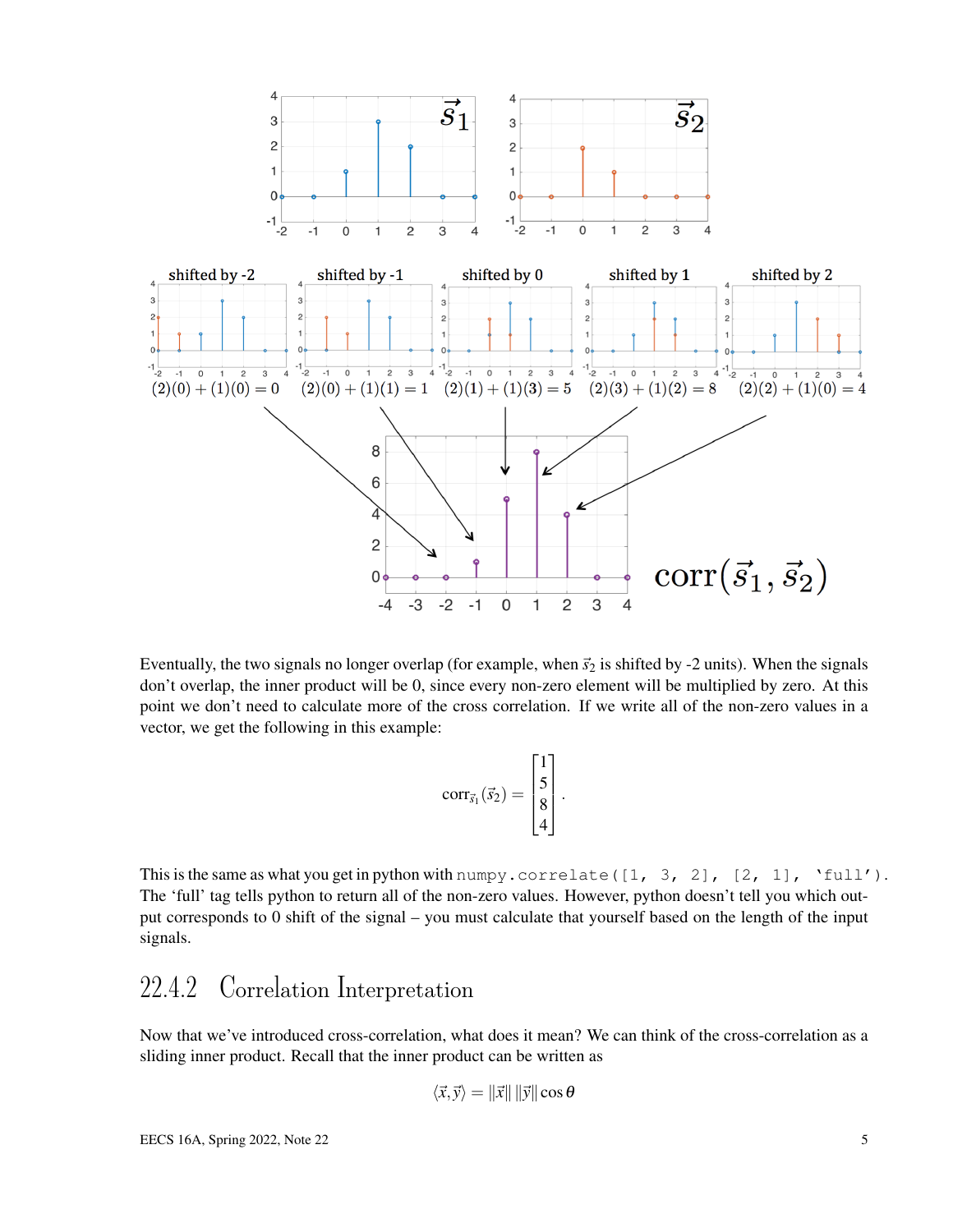where  $\theta$  is the angle between the vectors. If  $\theta$  is low, it indicates that the vectors are pointed in almost the same direction, meaning the vectors are very similar. As  $\theta$  approaches 90°, the vectors point in increasingly different directions, indicating that the vectors are not similar.

Therefore, when the inner product is large,  $\vec{x}$  and  $\vec{y}$  are more similar, and when it's small, they are more different. The cross-correlation checks the inner product at all relative shifts between the signals, so it tells us how similar two signals are at every shift.

#### 22.4.3 Correlation Properties

It is important to note that correlation is not commutative:

 $corr_{\vec{x}}(\vec{y}) \neq corr_{\vec{y}}(\vec{x})$ 

We can think of circular correlation as a special case of linear correlation, so it is not commutative either:

 $circor(\vec{x}, \vec{y}) \neq circcor(\vec{y}, \vec{x})$ 

In future classes, you'll learn about the *convolution* which is an operation similar to correlation but commutative. (A mathematical structure in machine learning called a *convolutional neural network* takes its name from this operation.)

We can take a correlation between a signal and itself. This is call an **autocorrelation**. The autocorrelation tells us how similar a signal is to all shifts of itself.

### 22.5 Modeling the positioning problem

Now that we've defined cross-correlation, we are ready to use it to solve our positioning problem. Recall that we have several beacons that are sending signals that our receiver picks up. We want to determine the distance from the receiver to each beacon. Let's start with the case where there is a single beacon a distance *d* away from the receiver.

The beacon sends a periodic signal using radio waves (or something else that travels through air, such as light or sound). Since radio waves travel at a finite velocity, there is a delay between the when the beacon sends the signal and when the receiver sees it. For example, in the diagram below, the value marked in red is sent at  $t = 0$  and received at  $t = 2$ , indicating that there is a 2 second delay (assuming there is a sample ever second).

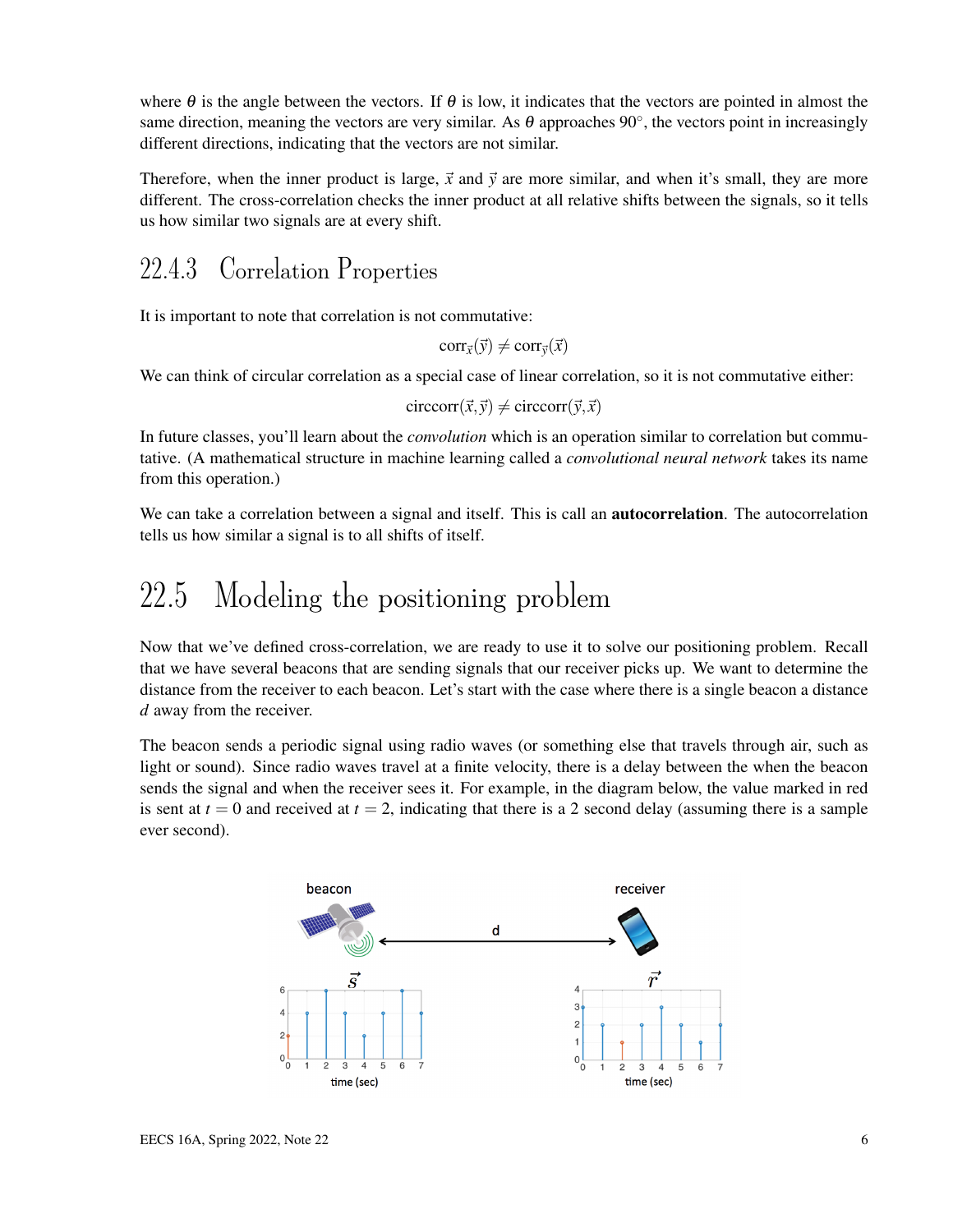Our goal is to determine this time delay,  $\tau$ . Then we can use the velocity of radio waves (or light, or sound), *v*, to determine the distance:  $d = v\tau$ .

We'll assume that the beacon is sending a known periodic signal,  $\vec{s}$ , with period N. The receiver will measure the first *N* samples. We can model the receiver signal,  $\vec{r}$ , as

$$
\vec{r} = \alpha \vec{s}^{(\tau)} \n r[k] = \alpha s[k - \tau]
$$
\n(5)

where  $\alpha$  is a scalar that accounts for beacon's signal becoming weaker as it travels.  $\tau$  is the time delay that we would like to measure.

We have *N* equations (from each of our *N* measurements) and two unknowns  $\alpha$  and  $\tau$ . However,  $\tau$  is related to  $\vec{r}$  and  $\vec{s}$  in a nonlinear way, so we cannot use our standard linear algebra to solve this problem. What can we do?

Recall that the cross-correlation tells us how much of a signal is present at every shift. Therefore, we can estimate the true shift by finding the index of the cross-correlation with the largest value!

Let's walk through this with the example above. We know that the beacon is sending the following signal,  $\vec{s}$ of length  $N = 4$  that repeats periodically. We measure the first N samples at the receiver to get  $\vec{r}$ .

$$
\vec{s} = \begin{bmatrix} 2 \\ 4 \\ 6 \\ 4 \end{bmatrix} \qquad \qquad \vec{r} = \begin{bmatrix} 3 \\ 2 \\ 1 \\ 2 \end{bmatrix}
$$

We'll try taking the inner product of our received signal with every possible circular shift of our known beacon signal.

$$
circcorr(\vec{r}, \vec{s}) = \begin{bmatrix} \langle \vec{r}, \vec{s}^{(0)} \rangle \\ \langle \vec{r}, \vec{s}^{(1)} \rangle \\ \langle \vec{r}, \vec{s}^{(2)} \rangle \\ \langle \vec{r}, \vec{s}^{(3)} \rangle \end{bmatrix}
$$
  
= 
$$
\begin{bmatrix} - & \vec{s}^{(0)^{T}} & - \\ - & \vec{s}^{(1)^{T}} & - \\ - & \vec{s}^{(2)^{T}} & - \\ - & \vec{s}^{(3)^{T}} & - \end{bmatrix} \begin{bmatrix} | \\ \vec{r} \\ | \\ 1 \end{bmatrix}
$$
  
= 
$$
\begin{bmatrix} 2 & 4 & 6 & 4 \\ 4 & 2 & 4 & 6 \\ 6 & 4 & 2 & 4 \\ 4 & 6 & 4 & 2 \end{bmatrix} \begin{bmatrix} 3 \\ 2 \\ 1 \\ 2 \end{bmatrix}
$$
  
= 
$$
\begin{bmatrix} 28 \\ 32 \\ 36 \\ 32 \end{bmatrix}
$$

The maximum is 36 at  $k = 2$  which indicates that there is a two sample delay between  $\vec{s}$  and  $\vec{r}$  (remember, we the first value is at index 0 because there is no shift). Looking back at the figure above, we can see that this is true shift.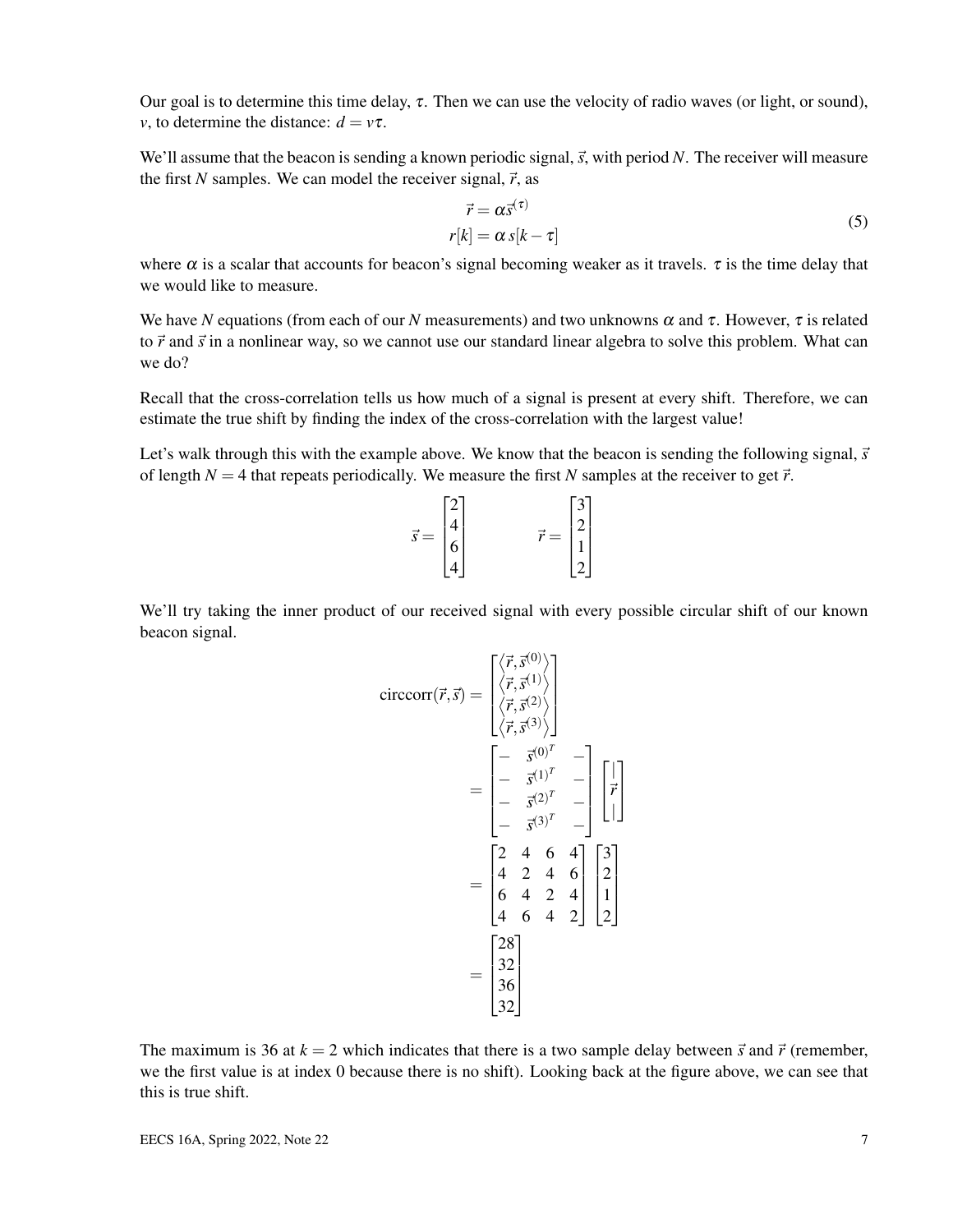We can write this process for estimating  $\tau$  using optimization notation:

$$
\hat{\tau} = \arg\max_{k}(\text{circcorr}(\vec{r}, \vec{s})[k])
$$

This means that our estimate of  $\tau$  (denoted  $\hat{\tau}$ ) is the value of *k* that makes circcorr( $\vec{r}, \vec{s}$ )[*k*] largest. This style of notation is very common in optimization and machine learning.

# 22.6 Other definitions of Cross-Correlation [optional]

The following definitions are very similar to cross-correlation in spirit, but have some small differences in their actual computation. They are all out of scope for this course, but are presented here just if you're interested, or if you see them appear in materials from older versions of this course.

#### 22.6.1 Circular Cross-Correlation

A circular cross-correlation with period *N* is defined as follows:

$$
\text{circcorr}(\vec{x}, \vec{y})[k] = \sum_{i=0}^{N-1} x[i] y[(i-k)_N]
$$
(6)

There's some new notation here:  $(i)_N$  is another way of writing "*i* mod *N*."  $(i)_N$  is the remainder when *i* is divided by *N*. For example, if  $N = 3$ ,

$$
(0)_N = 0 \text{ mod } 3 = 0
$$
  
\n
$$
(3)_N = 3 \text{ mod } 3 = 0
$$
  
\n
$$
(1)_N = 1 \text{ mod } 3 = 1
$$
  
\n
$$
(2)_N = 2 \text{ mod } 3 = 2
$$
  
\n
$$
(3)_N = 3 \text{ mod } 3 = 0
$$
  
\n
$$
(4)_N = 4 \text{ mod } 3 = 1
$$
  
\n
$$
(5)_N = 5 \text{ mod } 3 = 2
$$

This notation allows us to count in a circular way: we count from 0 to  $N-1$  and then repeat, starting at 0.

Now let's go back to our definition of circular cross-correlation. Once again, we'll start by considering when  $k = 0$ :

$$
\operatorname{circcorr}(\vec{x}, \vec{y})[0] = \sum_{i=0}^{N-1} x[i] y[(i)_N]
$$

We are able to remove the *N* subscript in this case because *i* is always less than *N* due to the bounds on the summation:

$$
\text{circcorr}(\vec{x}, \vec{y})[0] = \sum_{i=0}^{N-1} x[i] y[i]
$$

Now this is exactly the inner product of the  $\vec{x}$  and  $\vec{y}$  if they are both length *N*. If either vector is longer than *N*, then it is the inner product of the first *N* elements. However, this case is less useful since some of the elements are never used in the computation. Therefore, for circular correlations we restrict ourselves to the case where  $\vec{x}$  and  $\vec{y}$  are both length *N*.

How about when *k* is not 0? Now, we take the inner product of  $\vec{x}$  and a version of  $\vec{y}$  that is circularly shifted by *k*. We'll denote this circularly shifted vector as  $\vec{y}^{(k)}$ . For example:

$$
\vec{y} = \vec{y}^{(0)} = \begin{bmatrix} 1 \\ 2 \\ 3 \\ 4 \end{bmatrix} \qquad \quad \vec{y}^{(1)} = \begin{bmatrix} 4 \\ 1 \\ 2 \\ 3 \end{bmatrix} \qquad \quad \vec{y}^{(2)} = \begin{bmatrix} 3 \\ 4 \\ 1 \\ 2 \end{bmatrix}
$$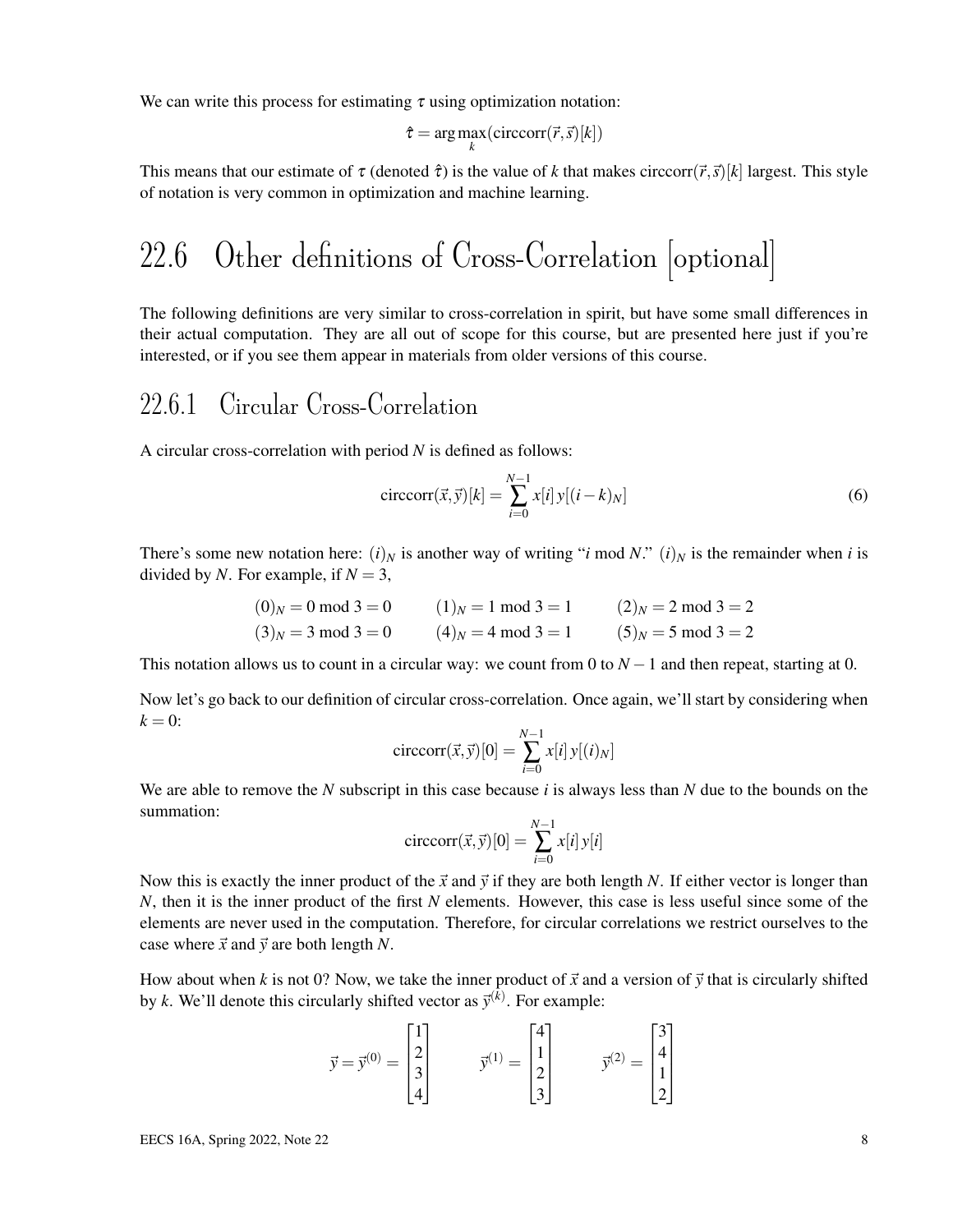Using this notation

$$
\text{circcorr}(\vec{x}, \vec{y})[k] = \langle \vec{x}, \vec{y}^{(k)} \rangle = \vec{y}^{(k)^T} \vec{x}
$$

We can write all of the values of the correlation in vector format:

$$
circcorr(\vec{x}, \vec{y}) = \begin{bmatrix} \langle \vec{x}, \vec{y}^{(0)} \rangle \\ \langle \vec{x}, \vec{y}^{(1)} \rangle \\ \vdots \\ \langle \vec{x}, \vec{y}^{(N-1)} \rangle \end{bmatrix}
$$

Then we expand this into matrix-vector multiplication

$$
circcorr(\vec{x}, \vec{y}) = \begin{bmatrix} - & \vec{y}^{(0)^{T}} & - \\ - & \vec{y}^{(2)^{T}} & - \\ \cdot & \cdot & \cdot \\ - & \vec{y}^{(N-1)^{T}} & - \end{bmatrix} \begin{bmatrix} | \\ \vec{x} \\ | \end{bmatrix}
$$
  
\n
$$
= \begin{bmatrix} y[0] & y[1] & \cdots & y[N-2] & y[N-1] \\ y[N-1] & y[0] & \cdots & y[N-3] & y[N-2] \\ \vdots & & & \vdots \\ y[2] & y[3] & \cdots & y[0] & y[1] \\ y[1] & y[2] & \cdots & y[N-1] & y[0] \end{bmatrix} \begin{bmatrix} | \\ \vec{x} \\ | \end{bmatrix}
$$
  
\n
$$
= \mathbf{C}_{\vec{y}} \vec{x}
$$

Here,  $C_{\vec{y}}$  is a matrix containing all of the shifted versions of  $\vec{y}$  in its rows. This is called a **circulant matrix**, and is another way to write a circular correlation.

$$
\mathbf{C}_{\vec{y}} = \begin{bmatrix} y[0] & y[1] & \dots & y[N-2] & y[N-1] \\ y[N-1] & y[0] & \dots & y[N-3] & y[N-2] \\ \vdots & & & & \vdots \\ y[2] & y[3] & \dots & y[0] & y[1] \\ y[1] & y[2] & \dots & y[N-1] & y[0] \end{bmatrix}
$$

#### 22.6.2 Linear, Circular, and Periodic Correlations

In order to understand the relationship between linear and circular correlations, we will introduce one more correlation: the linear correlation for periodic signals, sometimes called the periodic correlation. Before defining it, we'll motivate it by thinking about when linear and circular correlations (defined above) are equivalent.

Recall that a linear correlation is

$$
corr_{\vec{x}}(\vec{y})[k] = \sum_{i=-\infty}^{\infty} x[i] y[i-k]
$$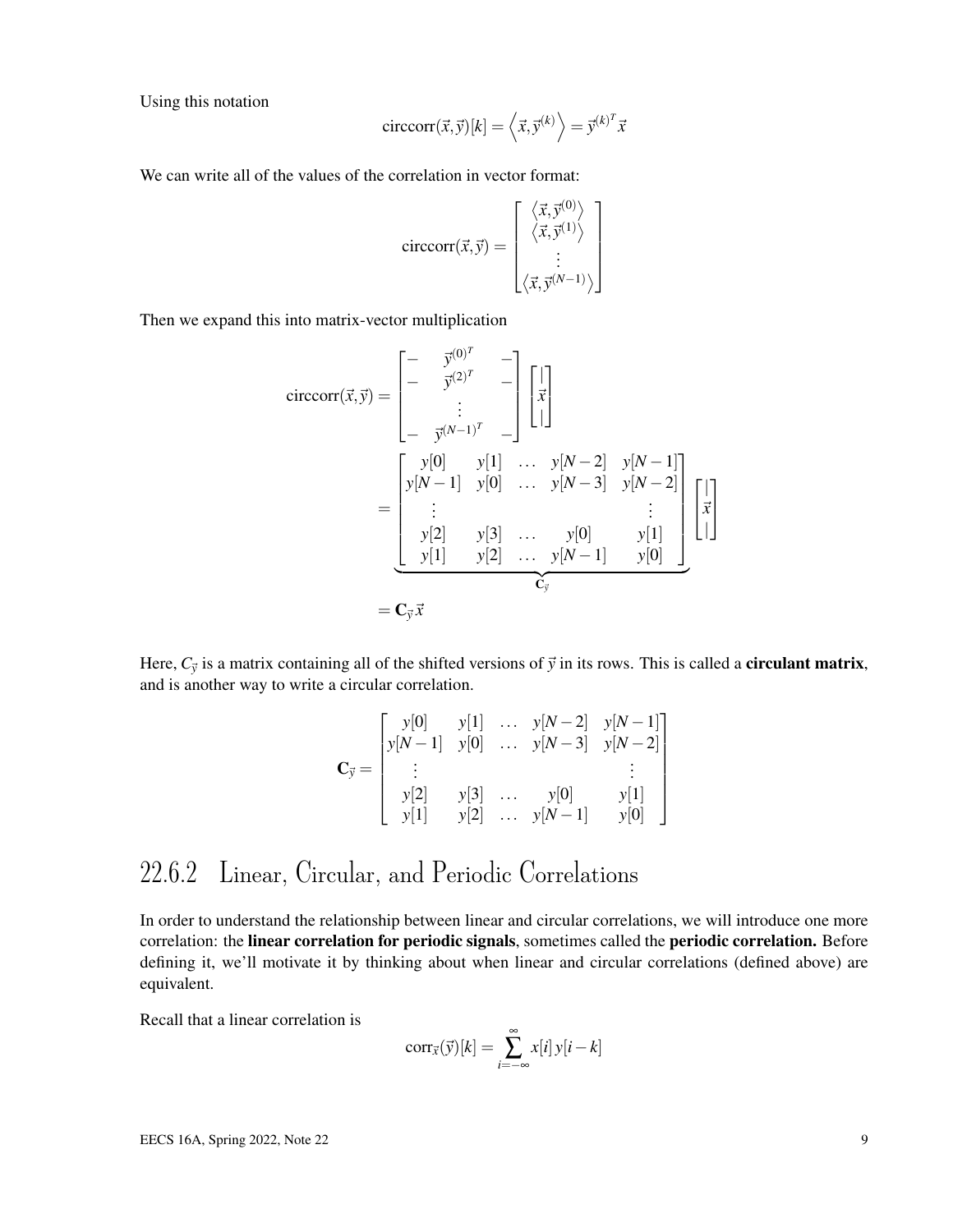and a circular correlation is

$$
\operatorname{circcorr}(\vec{x}, \vec{y})[k] = \sum_{i=0}^{N-1} x[i] y[(i-k)_N]
$$

In what case are they the same? If we assume that the second input,  $\vec{y}$ , is repeated indefinitely, then a circular shift of  $\vec{y}$  is the same as a linear shift. (If we circularly shift  $\vec{y}$ , the end of the vector appears at the beginning. This is exactly what happens if there is another copy of  $\vec{y}$  before the initial copy.) However, if we plug infinite repeating signals into the linear correction equation, we'll get infinity because the bounds on the sum are from from  $-\infty$  to  $\infty$ .

Therefore, we can think of a circular correlation as a subset of a linear correlation where the signals are periodic with period *N* (i.e. repeating ever *N* samples) *and* we sum only over one period. We call this the linear correlation for periodic signals or periodic correlation which is defined as

$$
corr_N(\vec{x}, \vec{y})[k] = \sum_{i=0}^{N-1} x[i] y[i-k]
$$

We distinguish this from the linear correlation with the *N* subscript. (Linear correlations are denoted "corr" and periodic correlations are denoted "corr<sub>N</sub>"). When we calculate corr<sub>N</sub>( $\vec{x}, \vec{y}$ ) we assume that  $\vec{x}$  and  $\vec{y}$  are periodic with period *N*.

Now let's examine the relationship between the three correlations we've introduced:

#### 22.6.3 Circular Correlation vs. Periodic Correlation

Circular Correlation:

\n
$$
\text{Circular Correlation:} \qquad \text{Periodic Correlation:}
$$
\n
$$
\text{circcorr}(\vec{x}, \vec{y})[k] = \sum_{i=0}^{N-1} x[i] y[(i-k)_N] \qquad \text{corr}_N(\vec{x}, \vec{y})[k] = \sum_{i=0}^{N-1} x[i] y[i-k]
$$

In the circular correlation, when we shift  $\vec{y}$ , we shift it in a circular fashion – i.e. elements that shift off the end of the signal reappear at the beginning. This is mathematically described by the term  $y[(i-k)_N]$  in the equation above (recall that the subscript means mod *N*). Note that we are not making any assumptions about the signal when we do this. Rather, we define the shift to be circular.

In contrast, in the periodic correlation we assume that the signal is periodic with period *N* and we shift  $\vec{y}$  in a linear fashion. However, shifting a periodic signal linearly is the same as shifting a non-periodic signal in circular way! As we shift periodic  $\vec{y}$  to the right, a copy of  $\vec{y}$  appears on the left since the signal is repeated. This is exactly the same as if we circularly shifted  $\vec{y}$ .

In conclusion, these two correlations yield the exact same result! We can conceptually think of the circular correlation as shifting the signal in a circle, and we can think of the period correlation as shifting a repeating signal. However, since they give the same result, we can also interpret the the circular correlation as shifting a repeated signal (and vice versa). For positioning we will use periodic signals so periodic correlations or equivalently, circular correlations, are the natural operations to use.